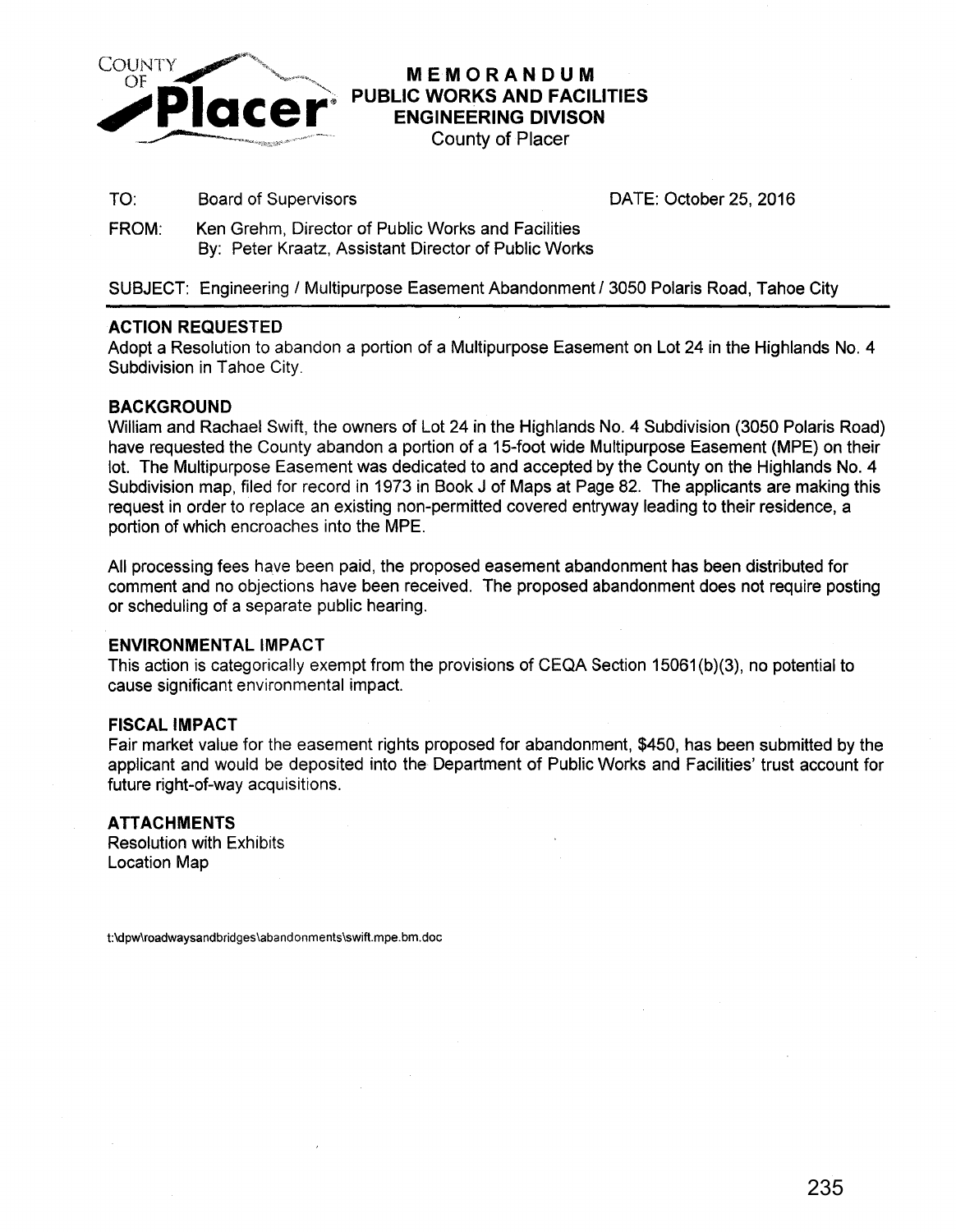## **Before the Board of Supervisors County of Placer, State of California**

In the matter of: A Resolution abandoning a portion of a Multipurpose Easement on Lot 24 in the Highlands No. 4 Subdivision  $-$ Tahoe City.

Resolution No.: 400 and 200 and 200 and 200 and 200 and 200 and 200 and 200 and 200 and 200 and 200 and 200 and 200 and 200 and 200 and 200 and 200 and 200 and 200 and 200 and 200 and 200 and 200 and 200 and 200 and 200 an

The following Resolution was duly passed by the Board of Supervisors of the County of

Placer at a regular meeting held by the following state of the following

vote on roll call:

Ayes:

Noes:

Absent:

Signed and approved by me after its passage.

Chair, Board of Supervisors

Attest:

Clerk of said Board

WHEREAS, a Multipurpose Easement was dedicated on the Map of Highlands No. 4 Subdivision, filed for record in Book J of Maps at Page 82; and

WHEREAS, it has been determined that the portion of the Multipurpose Easement, as described on Exhibit "A" and as shown on Exhibit "B", is no longer necessary for present or prospective public use; and

WHEREAS, summary vacation of the easement is permissible pursuant to Chapter 4 of Part 3, Division 9 of the Streets and Highways Code, commencing with Section 8330.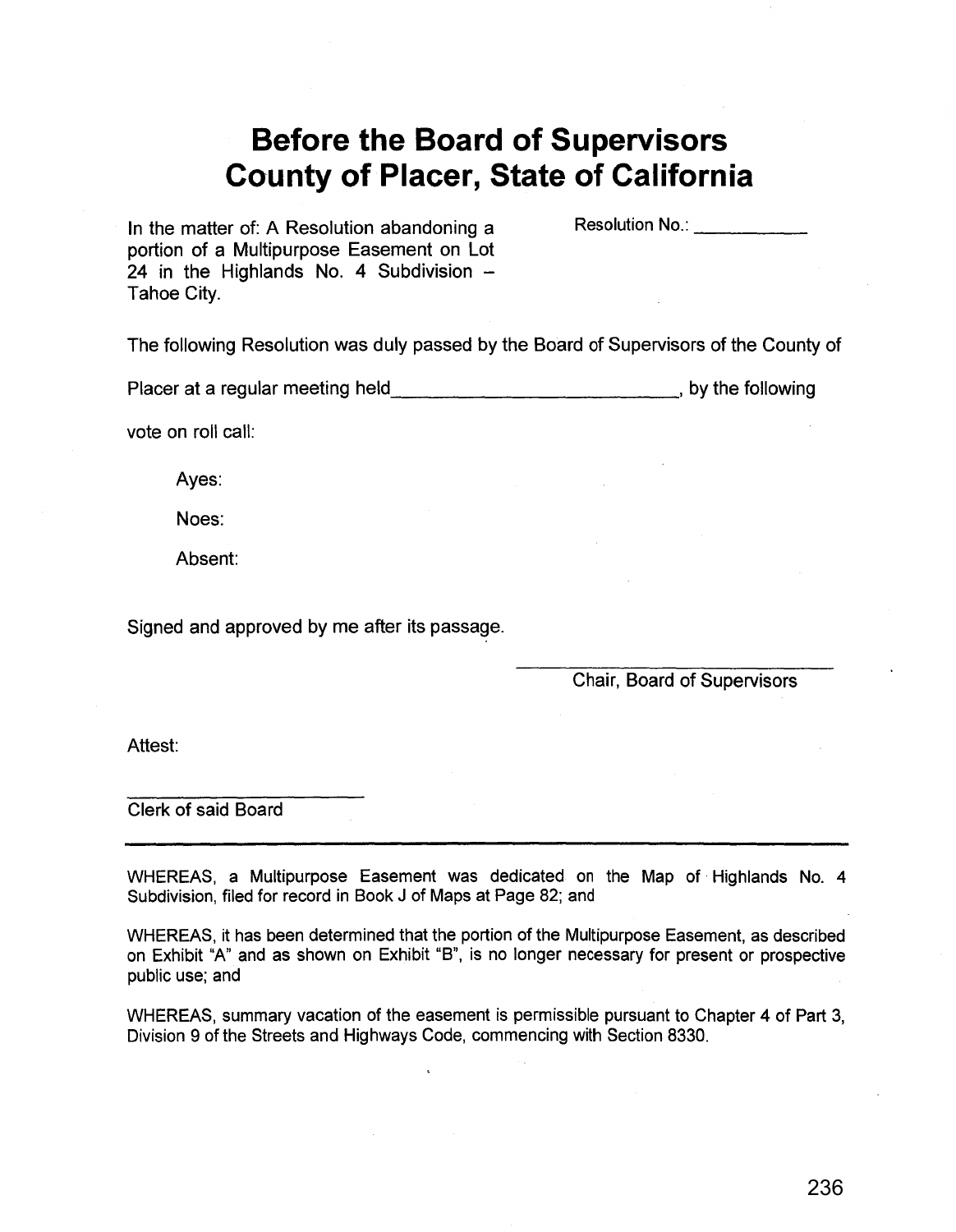Page 2

NOW, THEREFORE, BE IT RESOLVED by the Board of Supervisors of Placer County that from and after the date this Resolution is recorded, the portion of the Multipurpose Easement, as described and shown on the attached exhibits, shall be vacated and abandoned, and shall thereafter not constitute an easement for its intended purpose; and

BE IT FURTHER RESOLVED by the Board of Supervisors of Placer County that the above described easement, as described and shown on the attached exhibits, is not useful as a nonmotorized transportation facility.

Exhibit A & B

t:\dpw\roadwaysandbridges\abandonments\swift. mpe. res. doc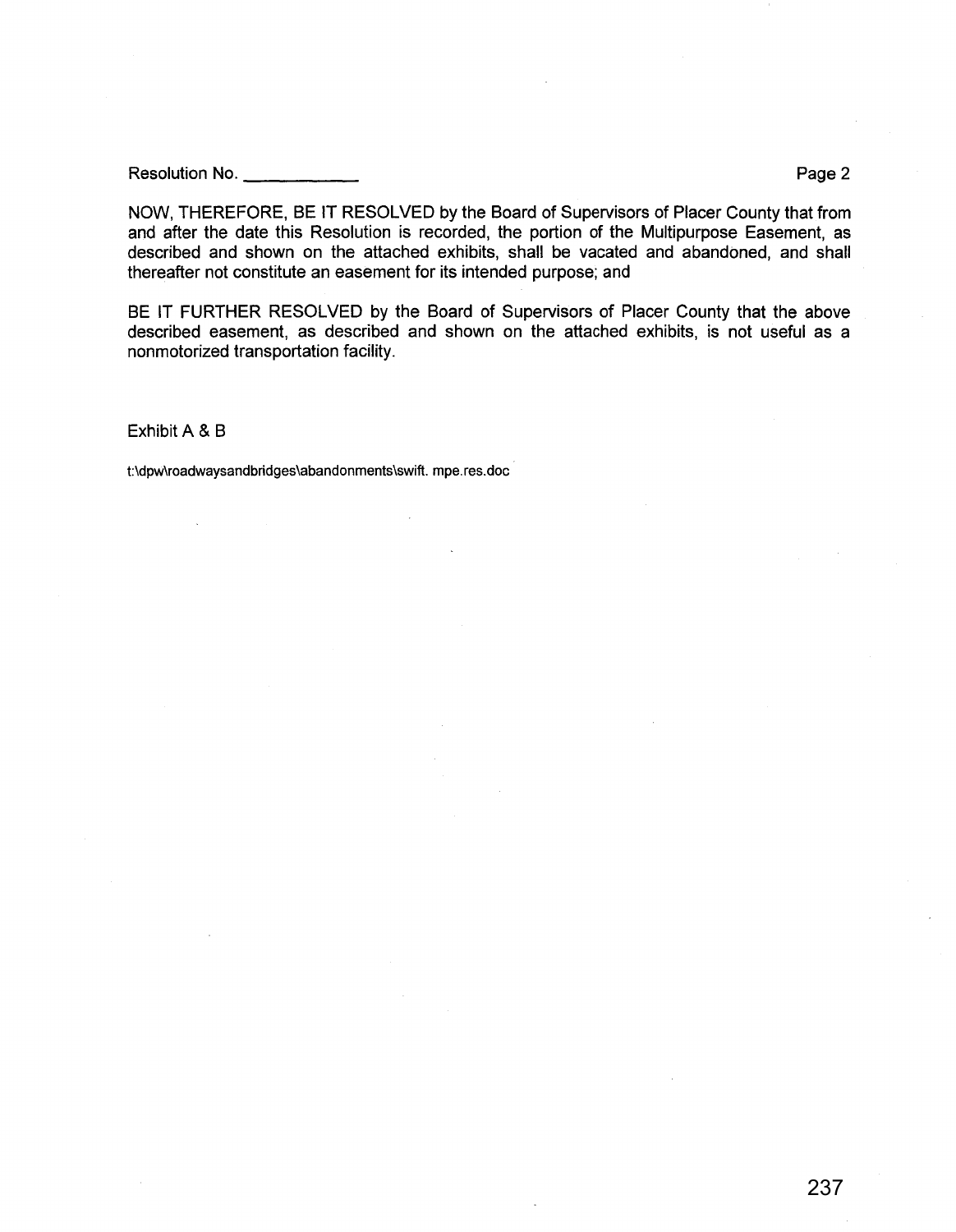#### **EXHIBIT** "A" **MULTIPURPOSE EASEMENT ABANDONMENT DESCRIPTION**

Being a portion of the property described in the deed to, The William and Rachel Swift Trust Agreement dated April25, 2013, recorded in Document No. 2013-0094782, Official Records of Placer County, also being a portion of Lot 24, as shown on the Tract No. 258, Highlands No.4 Subdivision, as filed in Book J of Maps at Page 82, Official Records of Placer County, California, said parcel being located in Section 32, Township 16 North, Range 17 East, M.D.B. & M., and more particularly as described as follows:

Beginning at a point which bears South  $71^{\circ}09'03''$  East, 30.19 feet from the northwest corner of Lot 24, as shown on the Tract No. 258, Highlands No.4 Subdivision, as filed in Book F of Maps at Page 82, Official Records of Placer County, California, thence from said point of beginning the following six (6) courses:

- 1) North 48°08'45" East, 6.77 feet;
- 2) North 86°32'11" East, 4.01 feet;
- 3) North 02°04'02" West, 2.80 feet;
- 4) North 86°32'11" East, 10.90 feet;
- 5) South 03°27'49" East, 5.07 feet, to a point on the South line of a multipurpose easement, as said easement was dedicated on said subdivision map;
- 6) westerly along the South line of said multipurpose easement, along an arc of a non-tangent curve to the left, concave to the South, having a radius of 655.00 feet, a central angle of 01°46'58", a distance of 20.38 feet, more or less to the point of beginning, said curve being subtended by chord which bears South 81°05'05" West, 20.38 feet;

Above described Multipurpose Easement Abandonment contains 84 square feet, more or less.

The bearings used in this document are based upon those shown on the Tract No. 258, Highlands No.4 Subdivision, as filed in Book J of Maps at Page 82, Official Records of Placer County, California.

This easement abandonment affects APN: 093-600-017.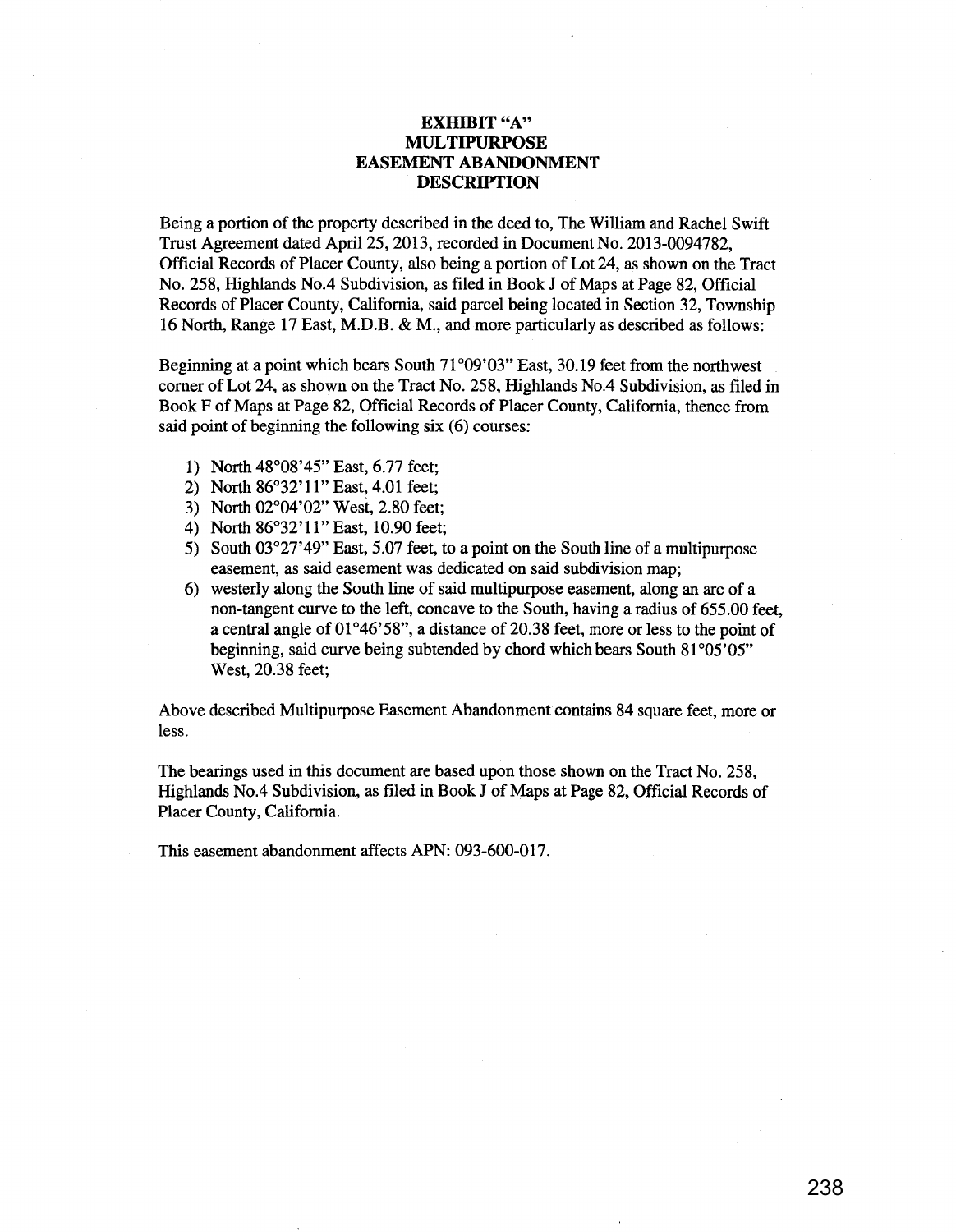